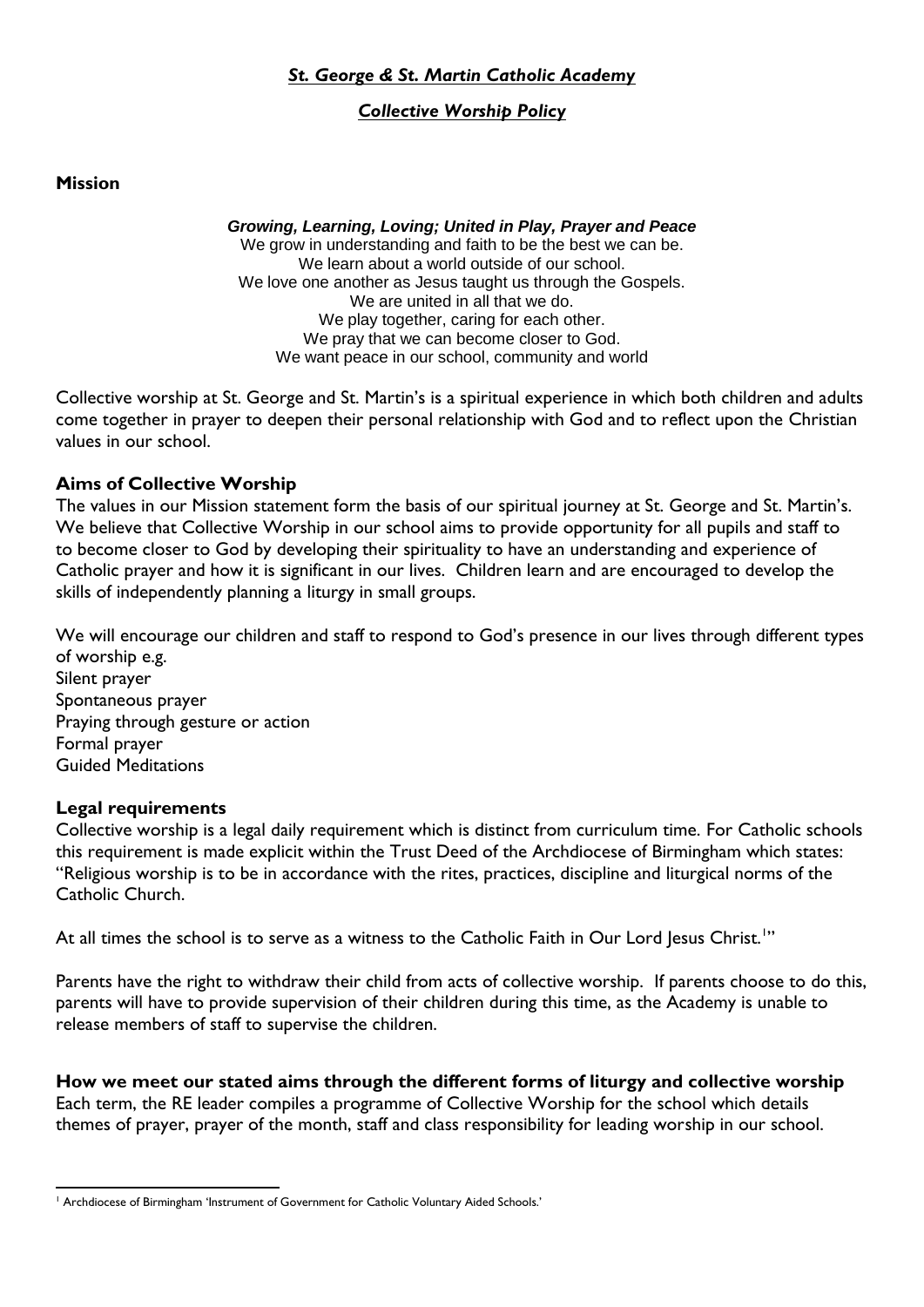In order to achieve the above, Collective Worship is organised as follows:

| Monday   | Whole School Assembly (led by Principal) based on the Sunday Gospel, to enable all<br>children to access and reflect upon the Sunday readings. |
|----------|------------------------------------------------------------------------------------------------------------------------------------------------|
|          | Prayer of the Month is also introduced and explained                                                                                           |
| Monday   | Hymn Practise. Children and staff learn new hymns, and practise familiar ones, to enhance                                                      |
|          | their participation in Collective Worship                                                                                                      |
| Tuesday  | Key Stage Assemblies. Rota is organised by the RE leader.                                                                                      |
| Thursday | Whole School Masses (fortnightly), parents and parishioners are also invited                                                                   |
| Friday   | Class Assembly for whole school and parents. Each class leads one Friday assembly per                                                          |
|          | term for the school and their parents.                                                                                                         |
|          | This is followed by a celebration of children's weekly achievements recognising children's<br>God-given gifts and talents.                     |
|          | For each class, their teachers nominate certificate winners to recognise individual                                                            |
|          | achievements and also a good citizen award for the child who is recognised for following                                                       |
|          | our Christian values by being a good citizen.                                                                                                  |
|          |                                                                                                                                                |

Class Collective Worship also takes place within own classes during the term.

## **Liturgical Assemblies**

During Advent and Lent, additional liturgies, led by classes, are held three times per week, to enable children to experience a fuller understanding of these seasonal times of preparation for Christmas and Easter.

## **Mass**

Whole School Masses are held fortnightly as our Parish is shared with Our Lady and St. Benedict's in Abbey Hulton. Parents and parishioners are invited to attend.

## **Planning**

Collective Worship is planned following a structure with reference to the Churches seasons, significant liturgical dates and the curriculum. Each act of collective worship follows a 4 part structure:

- 1) Gather
- 2) Listen
- 3) Respond
- 4) Go Forth

Staff and children are expected to follow this format for assemblies/liturgies are encouraged to record this on the Liturgy Planning sheet.

- Scripture will be the focus for most acts of Worship
- Collective Worship will relate to the school community in the light of the school's aims and mission.
- There will be flexibility to respond to changing situations within the school and the wider community
- The school will aim to teach children the skills to enable them to prepare, organise and lead worship.

## **Links with the Parish Community and Parents**

Sunday Family Masses are also held one every half term as part of our Sacramental Programme for Year 3 and Year 6. All children and parents are encouraged to come to the Family Masses to pray together with the Parish and school. For Confirmation, parishioners agree to become prayer partners for the Confirmandi which further strengthens the link between our school and parish.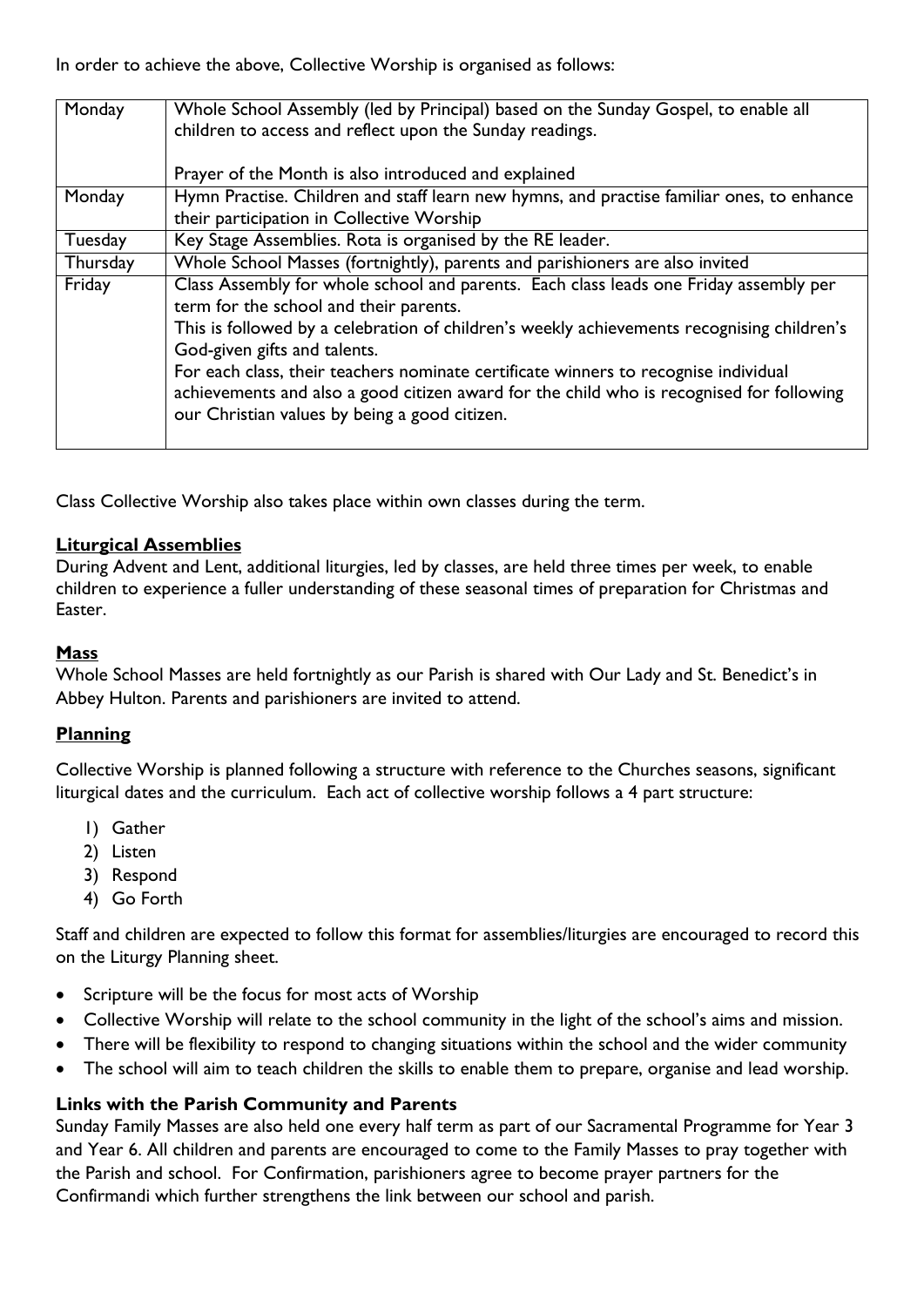# **Prayer Areas/Sacred Spaces**

Altars in classroom and in shared spaces throughout the school reflect the liturgical season at the time and are treated with reverence and respect by all.

# **Resources**

There is a wide range of resources available for planning Collective Worship on the RE trolley in KS2 as well as various Internet links which have been distributed to teachers to help planning.

# **Monitoring**

- The Principal and RE leader are responsible for the monitoring of liturgy and collective worship.
- Monitoring takes place in the form of learning walks, formal observations and book scrutinies.
- All monitoring is reported to the Academy Committee, and a termly report is shared between the RE leader and the RE link governor.

## **Inclusion and Equal Opportunities**

- All children are made in the image and likeness of God, and so each child is treated equally.
- All children have the right to take part in collective worship.
- Children who are on the SEN register often excel during RE, including collective worship, due to the nature of the lessons.
- Children with additional needs are supported by additional adults where necessary.
- Children with additional needs are supported by their peers (for example, when writing ideas down).

## **Health and Safety**

#### Candles and Matches

Candles, when used for collective worship and RE lessons, must be kept well out of the way of children. Matches should also be stored in a safe place, out of the reach of children and not accessible to them. Matches should be kept in the Principal's office and in the RE Co-ordinators classroom. Children should never be sent to collect matches.

#### **Procedure for going to Church**

**Children must always be accompanied by staff and must not be allowed to remain in church unaccompanied.**

This policy was agreed by staff

This policy was approved by Academy Committee on

**This policy will be reviewed by the Academy Committee on \_\_\_\_\_\_\_\_\_\_\_\_\_\_\_\_\_\_\_\_\_\_\_\_\_\_\_\_**